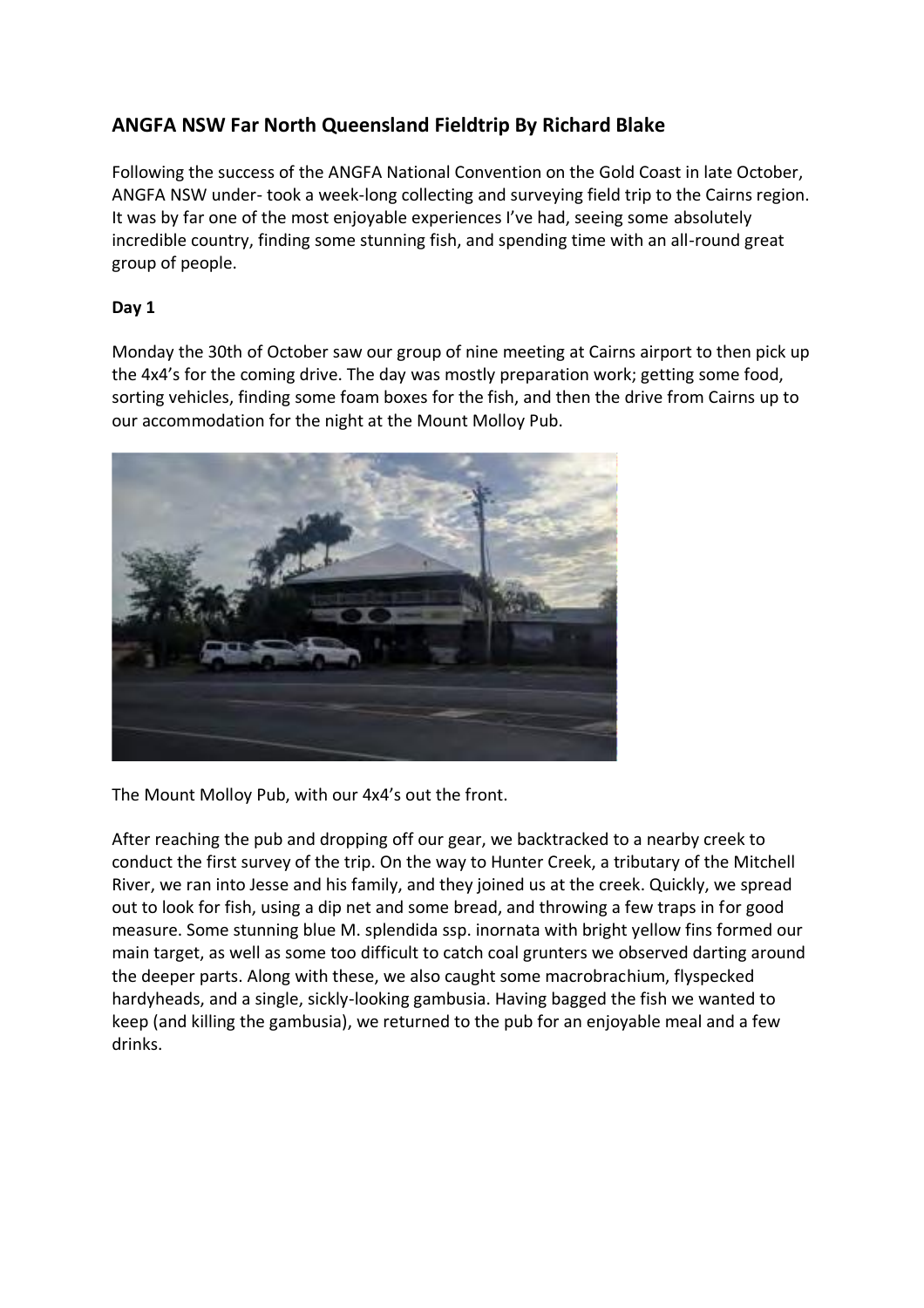Everyone excited by the newly caught fish (Photo by Michael Jones).

### **Day 2**

The next morning, after a brekky in the pub, we set off north towards Cooktown, stopping at some of the nicer creeks along the way, catching similar species as the day before, including more blue and yellow M. s. inornata. In Mary Creek, whilst the others were spread out around the creek, I took the chance to throw on my snorkel, have a look further upstream, and for the first time, swim amongst schools of rainbows. A thoroughly enjoyable experience! Along with the rainbows were some larger hardyheads and a number of coal grunters. No luck catching any of them though. Here also was the first place we caught a purple-spotted gudgeon. As we drove further on, we stopped at a servo, watched Ian tuck into a monster burger, and tried some of the saltiest fruits we'd ever tasted. Continuing, we passed Black Mountain, a massive, ex- posed granitic pluton that is slowly cracking apart, looking more like a mound of black boulders than a single rock. Nearby, we stopped at a hidden waterfall called Trevathan Falls. After a short but moderately difficult walk to the base of it, we found a little oasis. Sheltered by high rock walls and large trees was a clear



pool, filled with jungle perch, and a dream to swim in. It was a fantastic place to relax in the water and stand under the falls. Ross even managed to catch a perch with a rod and reel. Our last stop of the day was our accommodation at the Lion's Den, which, if it weren't for a camel, we would have found easily. The Lion's Den is a nice little bar with some raised tents on platforms to stay in,

surrounded by the largest mango trees I'd ever seen, some 40m high or more, right on the banks of the Annan River.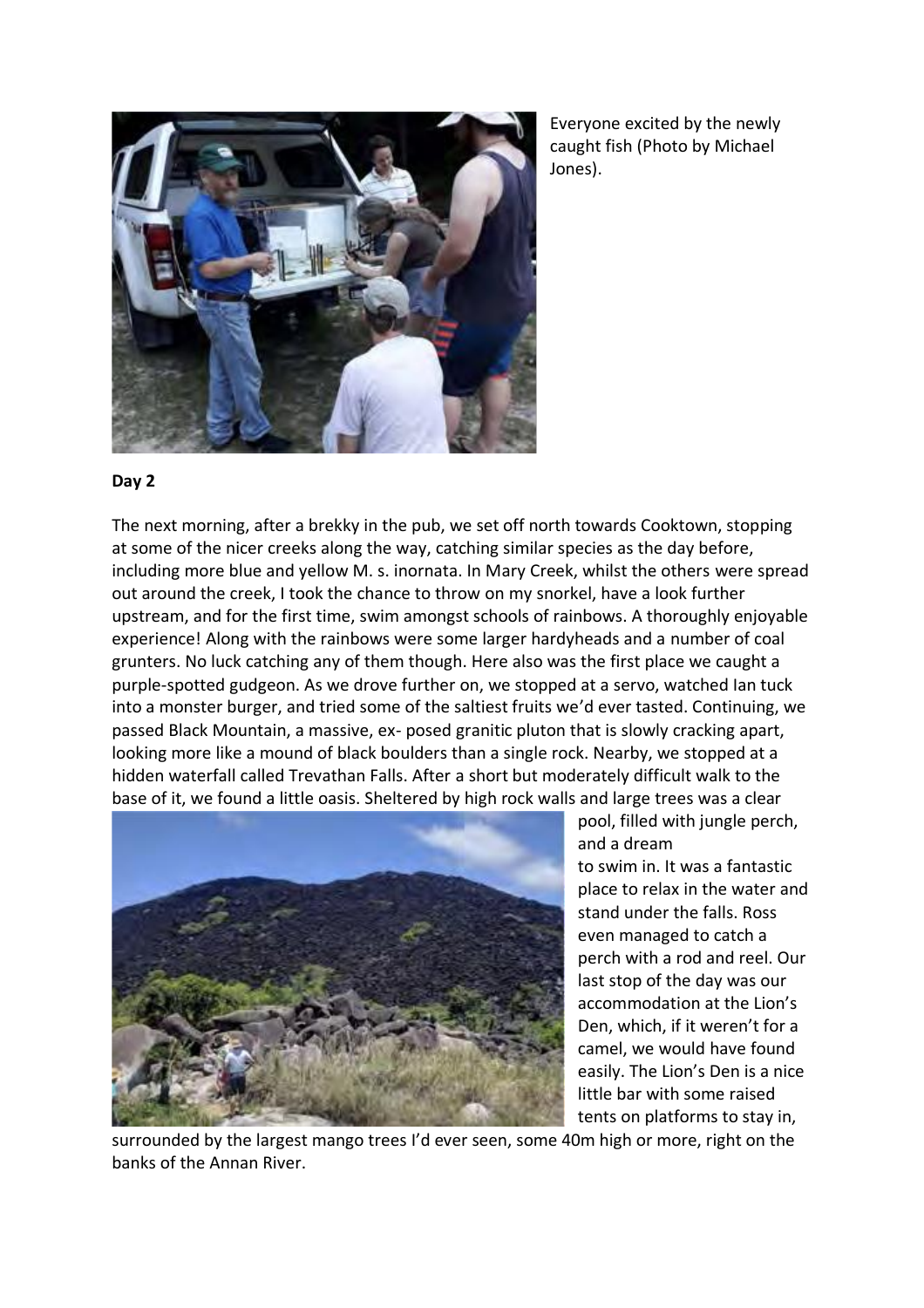

Sunset on Mount Cook, Cooktown (Photo Ross Salvato)

#### **Day 3**

This was the day that saw us travelling to the north- ern-most extent of the trip. We drove up through Cook- town, towards Hope Vale and Cape Bedford. In amongst the sand dunes of the Cape we found a series of tannin stained pools and some flowing water. This was our goal, and within them, M. macculochi and P. gertrudae. These proved very easy to catch using both a dip net as well as box traps. Along with these two species, we caught a lot of mogurnda, macrobrachium, glass shrimp, a riffle shrimp and some unknown tiny crayfish. The scenery here was stunning, and we even caught a glimpse of the coloured sands the area is known for. Moving inland, we drove past Isabella Falls and on to McIv- or Road, following along the McIvor River and the tribu- taries flowing into it. The first suitable tributary we found had some magnificent bright yellow M. splendida ssp. splendida which were cause for great excitement as they were so unexpected. The next tributary we crossed just ramped up those excitement levels. Amongst the usual catch of ambassis sp., mogurnda and assorted shrimp, we caught what appeared to be some absolutely monster M. trifasciata. In appearance, very similar to what Gap Creek M. trifasciata were said to look



like, streaks of green, purple, and blue, and orange and red finnage. With great enthusiasm, we caught a good amount of them to bring back with us. On the way back to the Lion's Den, we stopped at Isabella Falls to enjoy the scenery and see what was in the creek. Before heading back, we stoppedin Cooktown to have a few drinks and nibbles at the top of Mount Cook as the sun was setting.

Jungle Perch caught by Ross at Trevathan Falls (Photo by David Matheson)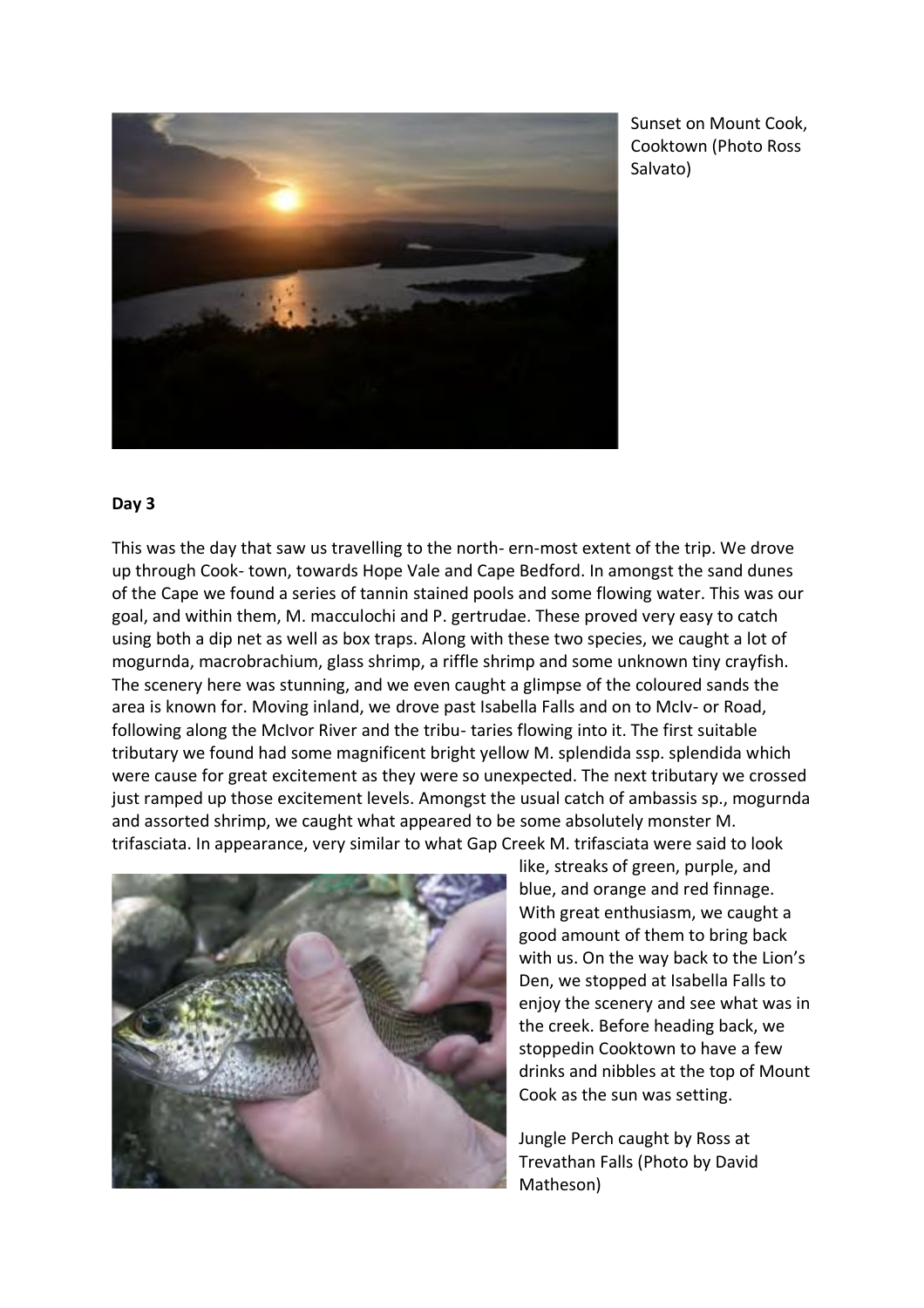Once back at the Lion's Den, having been watered andfed, and changed the water of all the fish collected sofar, we wandered down tothe Annan River to do some night fishing. Catching some macrobrachium, M. splendida ssp. splendida, and a mouth almighty, along with a number of bright green frogs (later being identified as Litoria jungguy). Sitting around the table at the camp later and chatting about the days fishing, Dave noticed a few dead fish in one of the bags. Not that unusual. But the worst was yet to come. Lifting that bag up, the one underneath had more dead fish, as did the next, and the next after that. Almost every bag had dead or dying fish. Frantically, we took out as many saveable fish as we could, transferred then to new bags of water, or into buckets with Mino-Mizers (as any fish we had with a Mino-Mizer seemed to be doing fine). In all, we lost almost 80% of the fish we had caught that far, including all of the M. trifasciata from the McIvor River tributary. I strongly suspect the water we had used was severely deoxygenated, maybe from a tank that had been still for a while, which is why Mino-Mizers would have been so effective at saving the fish (rapidly in- creasing the available oxygen in the water). It was the first time we had used tap water at the Lion's Den for water changes, as the previous n night creek water had been used with no such problems. An unfortunately sad and stressful night to cap off a truly exciting day.

### **Day 4**

After the debacle the previous night, spirits weren't nearly as high, though the prospects of the upcoming day were quite stirring. Set- ting out, we stopped first at the well-known Wallaby Creek, a short drive away from the Lion's Den. The only real target here were the red-finned M. splendida ssp. splendida, which turned out to have quite a bit more purple to them than expect- ed. Driving further towards the coast, we aimed to stop at the similarly well-known Gap Creek, though another alleged camel caused us to pass it by on the first go. Despite being a fairly small and inconspicuous creek, Gap Creek boasted quite the assortment of life. Along with a sizeable amount of red and green Blyxa sp. growing in the water, there were large P. signifer, huge and beautiful M. trifasciata, shrimp, ambassis, herring, and even a large snakehead gudgeon Ross caught on a line. After the fun of Gap Creek, we did some serious four- wheel driving on the drive south

through the Daintree Rainforest at Cape Tribulation, caught the ferry across the Daintree River, and headed down towards Mossman. Having seen a picture on the Rainbowfish Australia Facebook page of a stunning rainbowfish caught somewhere near Mossman a few months earlier, I asked to have a quick look around. Over lunch we talked to some locals about where to access nearby rivers, eventually moving to check out the Mossman River itself. This proved to not be the location we were after, containing only some fairly plain splendida.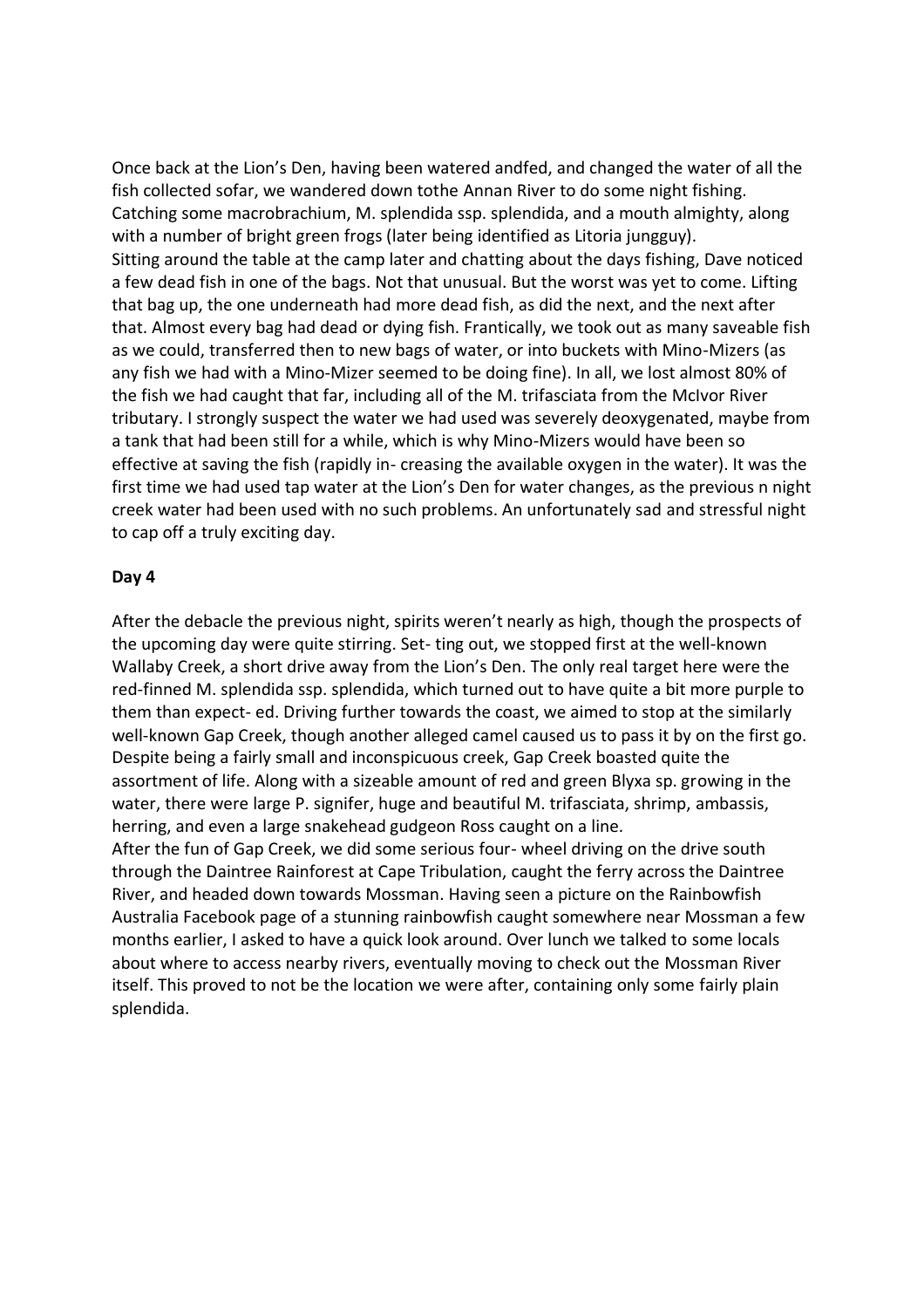

The blue and yellow M. s. inornata caught in the Mary River (Photo in aquarium).

It was here however, that we did catch a very small Roman-nose goby, a notable deviation from the usual catch. At the last minute, MJ contacted the person who'd caught the fish we were after, finding out the location, a stream in Whyanbeel, flowing into the next river system north of the Mossman River. As the day was growing late, and we still had a fair drive ahead of us to reach Fisheries Falls before night, we raced over to the new location. Here there weren't many obvious fish, though there were signs of catfish nests. After spending some time netting, we eventually caught a number of quite large P. signifer, and only three of the sought-after rainbows, one male and two females.

Ian filming rainbows swimming around the box trap (Photo by Michael Jones).

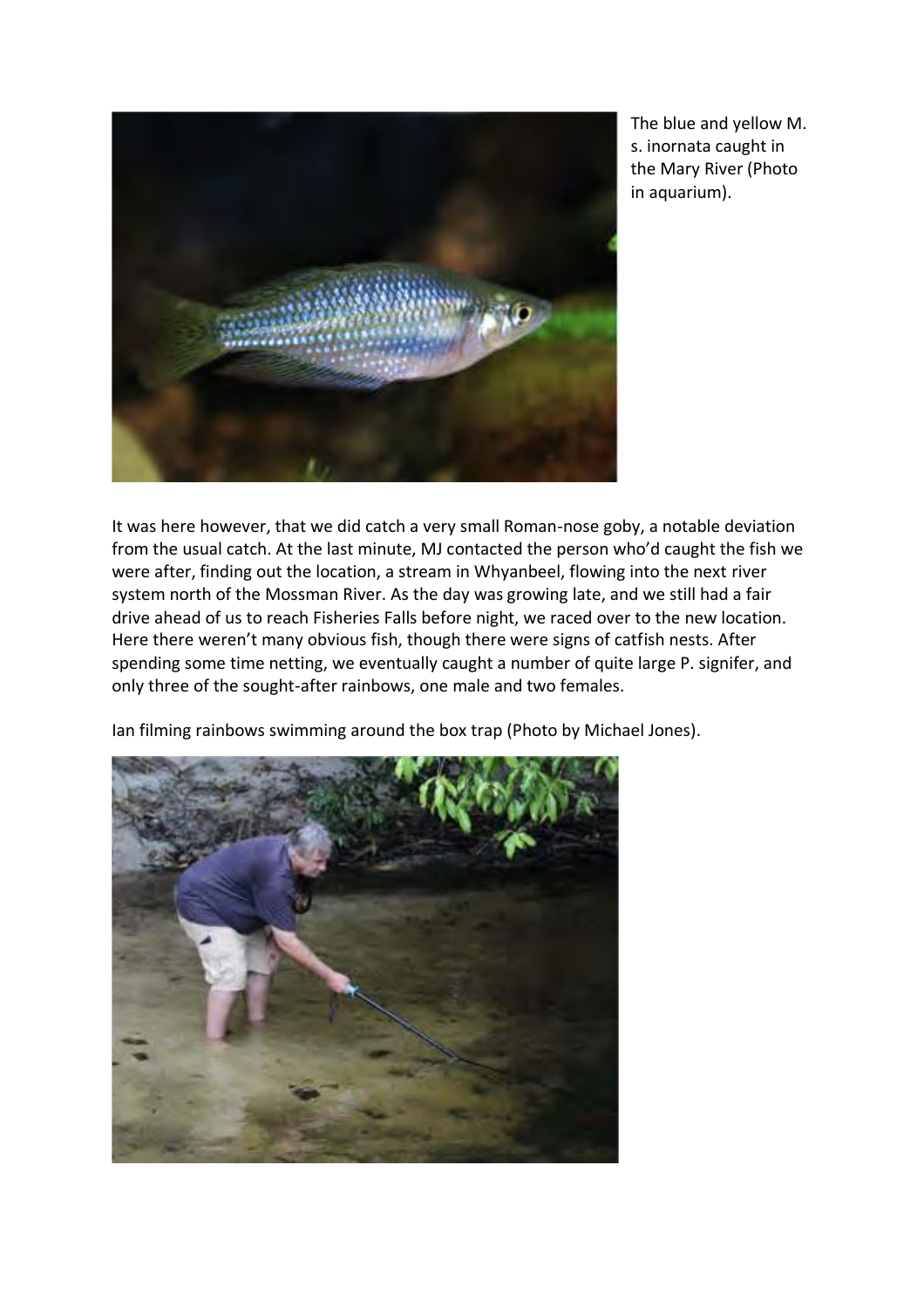

The only male splendida caught near Mossman (Photo by Michael Jones)



Gap creek tri (Photo by Michael Jones)



A magnificent bright yellow M. splendida splendida (Photo Ross Salvato)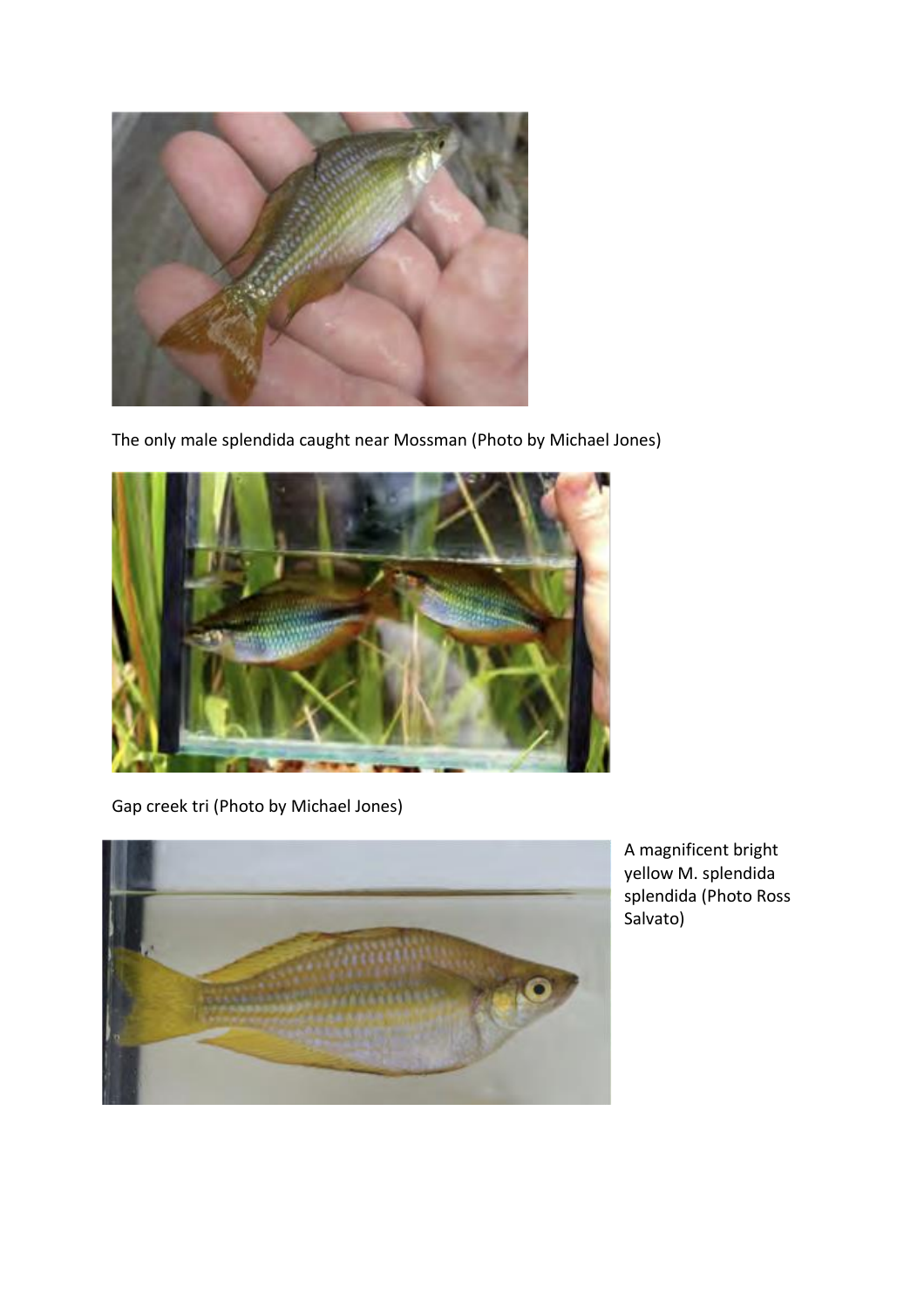All that remained for the day was to keep heading south, through Cairns, and on to Fisheries Falls. Though when we arrived, we found that al- most everywhere was closed for dinner, and a mad rush began to find somewhere to get something to eat.

## **Day 5**

This day marked the start of the second half of the trip, moving from north of Cairns to south of Cairns. The first stop of this leg of the journey was to Harvey Creek, and the enormous Pacific Blue Eyes that reside there. Of all the places to swim, I think this was the



best. Schools of splendida darted around, followed by huge P. signifer and flyspecked hardyheads. Also present were large numbers of perch and grunters. As I swam further upstream into the shallow rapids, cairnsichthys began to appear around me. And when I swam back to the creek crossing and sat in the shallows, schools of signifer crowded around me nipping at any pieces of

dead skin. Things you'd normally have to pay good money for, nature was doing for free. Our next stop was right next to a barely used railway. Here we parked the cars and walked for 10 minutes down the rails to a small bridge over a swamp. Eubenangee swamp. Here we set traps and dip netted to catch more M. macculochi and P. gertrudae.

Next on the agenda was lunch at Etty Bay, where besides having a fantastic view of the ocean, we were lucky enough to see a wild cassowary. After lunch, we stopped at a creek crossing on the road into Etty Bay to try our luck catching cairnsichthys. Some were caught, as well as some splendida and macrobrachium. To our surprise, our box traps we had set were unfortunately full to the brim with an assortment of brightly coloured introduced



guppies. These were dumped onto land and left. A pair of tourists spotted us fishing and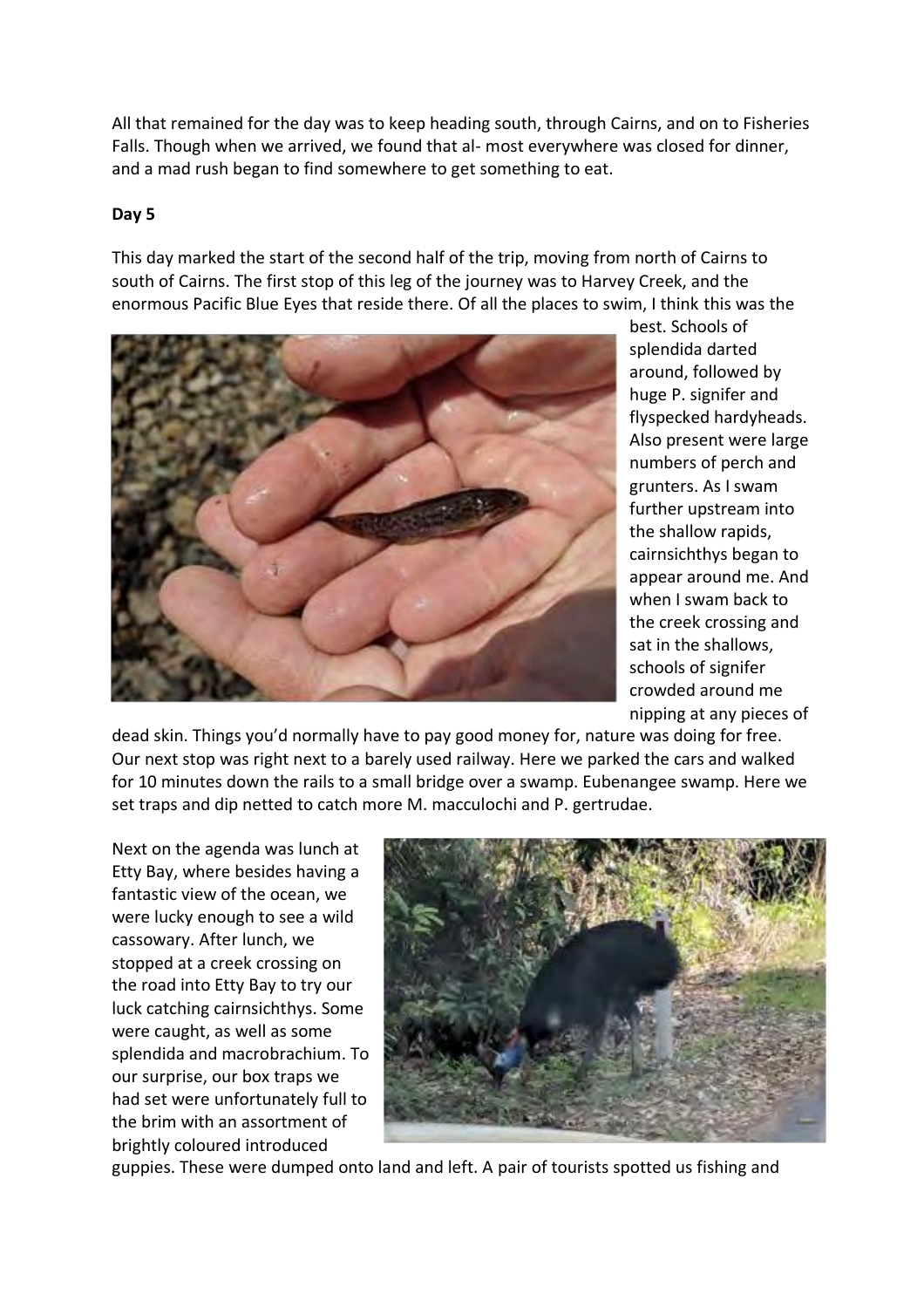asked what we were doing. We were happy to explain we were surveying the fish species present in the creek, and show them the sheer number of introduced pests present as well.



From Etty Bay, we drove further inland, towards Utchee Creek. Here we caught a number of small M. utcheensis, and I was startled to see a ~50cm long-armed shrimp sitting in the rapids. After Utchee Creek, we drove a short way to collect some rainbows from Miskin Creek. These are quite dark fish, with a prominent red spot on the

operculum, reminiscent of a M. duboulayi. Despite this, they are still quite similar to the Utchee Creek rainbows we had sampled earlier in the day.

A day well spent, we returned to Fisheries Falls for a well earned drink.

### **Day 6**

The morning of the 4th November, we made our way into town for breakfast, checking out the Gordonvale markets as we did. By happenstance, we came across Bruce Hansen, and had a quick chat about our trip so far and plans for the next few days, as well as seeing how he was doing.



Moving from the lowlands, we travelled up the escarpment to the Atherton tablelands. A fantastic winding drive led us up from the coast inland.

The first stop of the day was to Lake Eacham, a beautiful spot, it's only misfortune the local extinction of the Eacham Rainbowfish. Snorkelling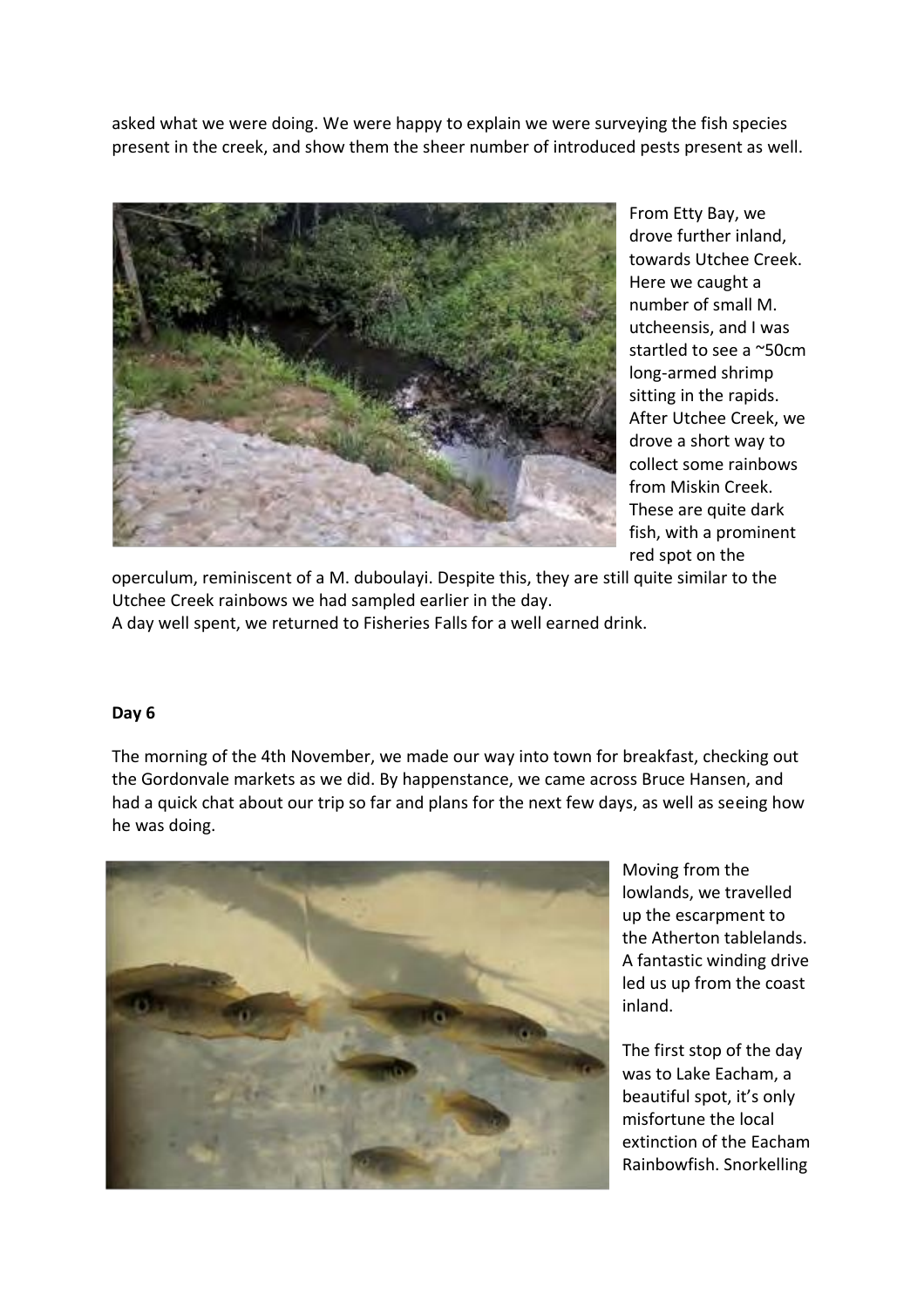along the edge of the lake, schools of splendida abounded. Along mouth almighty, barred grunters, and some enormous archer fish. Beautiful fish, though a shame they contributed to the demise of local species. Lunch saw us meet at the Malanda Falls, and backtrack south towards Millaa Millaa. Stopping along the way to sample the lower reaches of Williams Creek. Here head- high grass impeded access to the creek itself, leaving only Dave and me to



throw some traps in. All that was caught were some guppies, besides the itchy silica spikes of the grass. Heading further upstream of Williams Creek, we found a small pool under a crossing, full of the as yet un-named Malanda rainbow- fish and large, yellow-finned mogurnda. Unsuccessfully, we only caught a handful of the rainbowfish before we had to move on.

The next stop was to Dirran Creek, an overpass overthe river with a handy newly constructed path down to the edge. Throwing some traps in, we split up to survey the creek, taking some time to collect a handful of native lace plants (Aponogeton elongatus). Leaving the traps, I decided to try snorkelling in an effort to find more fish. And fish I did find. In a sub- merged overhang, I came face to face with a ~50cm tandanus catfish, along with a group of large grunters. Shying away from the fish, I spent the rest of my time there enjoying myself swimming in the river current. In the traps we had set were some small rainbowfish, likely an M. eachamensis variant. We then headed for our accommodation for the night, and last stop of the trip at the Millaa Millaa caravan park.

### **Day 7**

In the morning, we found that of the few Malanda fish we had caught, most had died. This prompted us to go back to Williams Creek to catch a few more. Having caught some more Malanda Rainbowfish, we moved on to some nearby creeks to see what was about. Stopping at a small drainage culvert, we threw some traps in before continuing a short way to an overpass. Here we could see schools of red splendida swimming around, but no amount of bread could coax them into our traps. Failing to catch anything, we returned to the previous creek to see if our traps had caught some- thing. Amazingly, they had. Some small rainbowfish, similar to what we had seen at Dirran Creek. With only a few in the traps, we set about trying to dip net a few more to bulk up the numbers, only netting a couple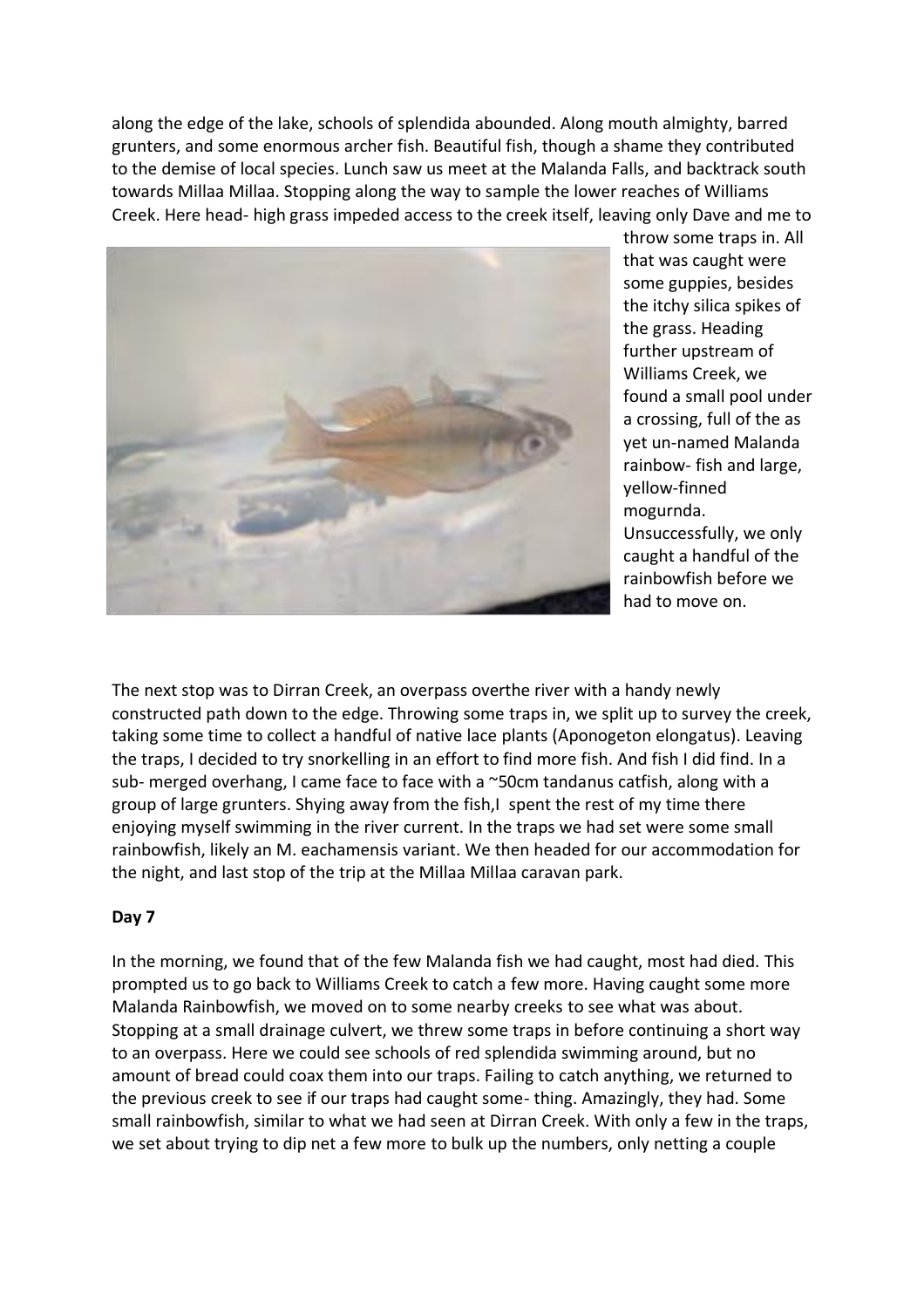more fish sadly. This was to be our last lot of fishing, as in the afternoon we decided to go swim and relax at the Millaa Millaa falls.



Despite the water being clouded with mud, the rainbowfish here were more numerous than anywhere we had stopped previously. They ferociously schooled around any bread thrown in, joined by numerous tandanus cat- fish and turtles. That evening, we settled in at the pub for some well-earned drinks and a meal, sad that the trip was ending the next day, but having thoroughly enjoyed ourselves.

## **Day 8**

Monday morning marked the end of the trip, with some members heading off early to catch flights from Cairns. The rest of us took time to water change the fish, and pack them into foam boxes for the trip back to Sydney. Once done, we headed into town for a last breakfast, then began the drive back to Cairns. The trip down from the plateau was just as enjoyable as the drive up, a winding road through lush forest with views out to the coast. Once back in Cairns, we headed for the freight centre to send the fish back. After some rejigging of the boxes, they were accept- ed and sent off to the airport. We dropped the cars off, said our goodbyes and waited for the flights home.

Reaching Sydney, our work was just beginning. After receiving the fish from the freight company, I still had to get home and re-house all the fish I'd brought back. At the same time